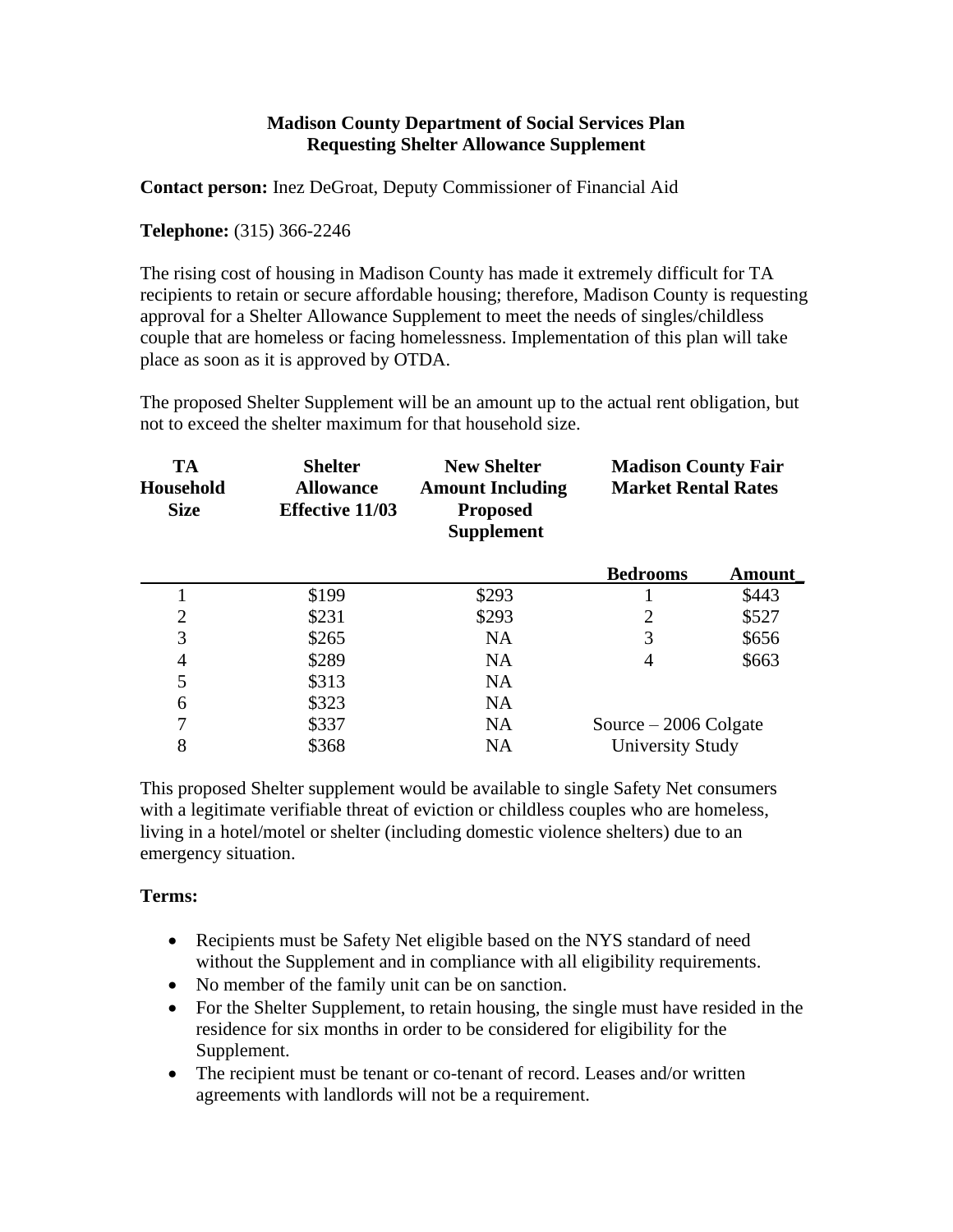- Any arrears paid to prevent eviction will follow 18NYCRR 352.7(g) (3) and (4).
- The full actual rent must be restricted and paid directly to the landlord.
- All non-SNA household members including SSI recipients must contribute either their pro-rated share of the rent or 30 percent of their gross income, whichever is less. Household members who are not eligible for TA due to immigration status, without income, will not be expected to contribute.
- Madison County has no temporary shelter available for the Safety Net Assistance (SNA) single adult or childless couple population. The only alternative for shelter is to send them to the Rescue Mission in Onondaga County.
- Eviction rates are not available for Madison County and public housing availability is non-existent at this time. It is not anticipated that the supplement will impact work incentives as the amount provided as a shelter grant including the supplement is less than would be provided as a TA shelter allowance in temporary housing.
- Any modifications to the shelter supplement (moves, rent increases, etc) will be re-evaluated using the same established criteria with the understanding, in general, the move should be to a less expensive shelter arrangement; necessitated by a reason beyond the individual's control or due to health/safety issues with the current shelter situation.
- Mixed households in which a SNA single adult or childless couple resides with a Temporary Assistance case (Family Assistance or SNA-MOE) will not be eligible for the shelter supplement. The supplement is intended to assist the SNA population and if a Family Assistance or SNA-MOE family moves into the rental unit, the present supplement will be discontinued. There are currently TA procedures which allow for full shelter allowances to be provided to each household in such circumstances negating the need for a supplemental allowance.
- It is not anticipated that there will contributions towards rent from individuals outside the household based on Madison County's historical safety net experience. If there was a contribution toward rent, it would be limited to \$200.00. As this amount is minimal there is no need for additional verification of the ability to have the contribution sustained in the future. This is consistent with the TA procedures that Madison County currently utilizes regarding shelter contributions.
- It is also not anticipated that any legally responsible relative (LRR) would be a third party rent contributor based on historical information, although information contained in the temporary assistance record would be reviewed to verify any lines of relationship between a SNA household and contributors if necessary. Third party contributions will not be allowed from LRR's.
- The district will not require a court proceeding concerning the nonpayment of shelter cost prior to the individual being determined eligible for the supplemental shelter payment. The district will follow the current practice of contacting the landlord to verify the nonpayment situation of the SNA person/childless couple.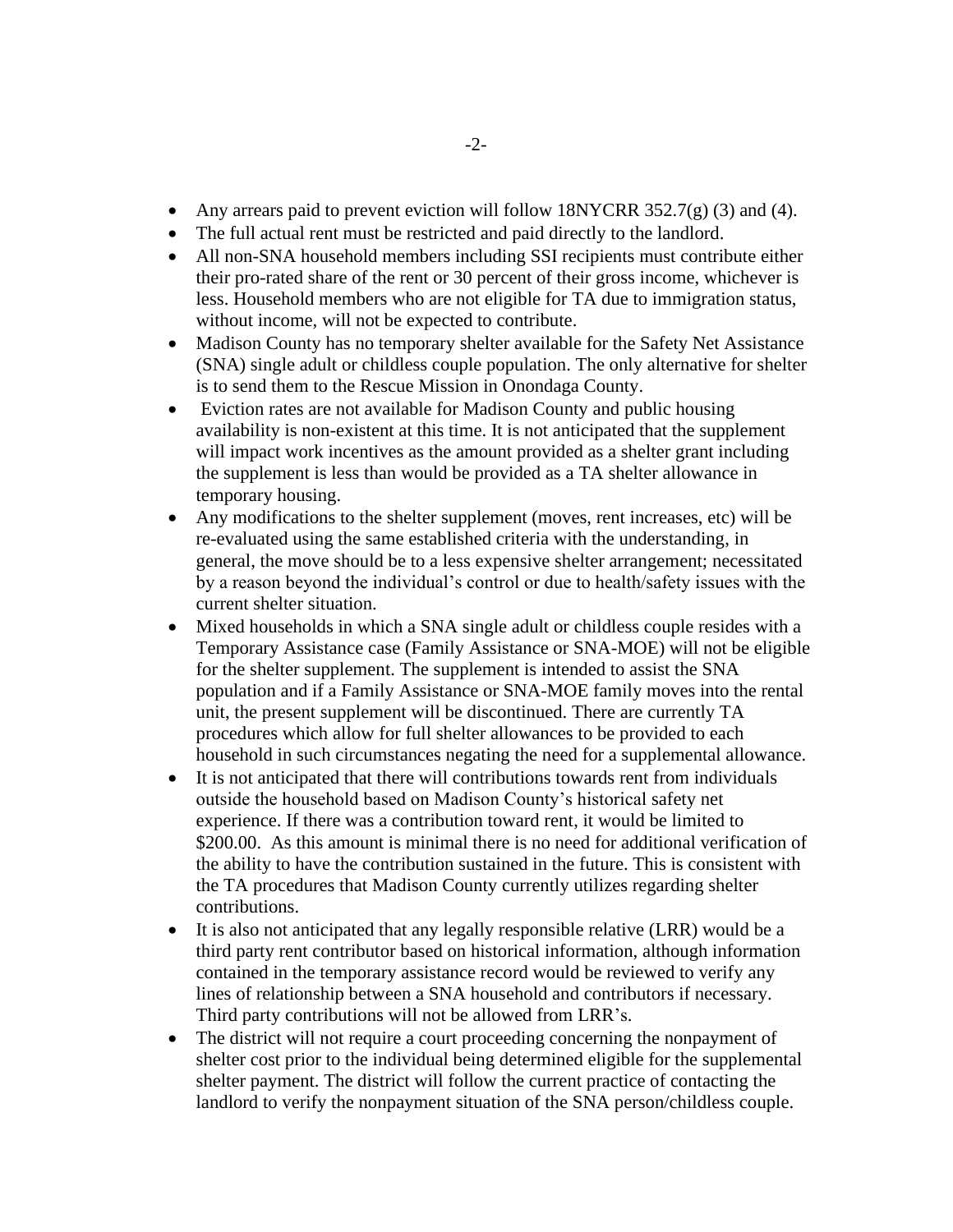- The district will encourage the recipient of the shelter supplement to report changes related to the supplemental allowance timely but due to the shortage of affordable housing, failure to report changes timely will not be mandated condition of eligibility.
- No local forms will be used to facilitate the supplementation process.
- If health and safety issues exist, they will be brought to the attention of the department by the supplemental shelter allowance recipient. A referral will be provided to the adult service unit requesting the investigation of such allegations prior to any supplemental payment.
- The supplementation process will not include a one-time incentive payment to the landlord.
- The district does not anticipate the shelter supplement will adversely affect the ability of the non-TA recipient individuals or childless couples to find and retain affordable housing. The benefit provided to TA recipients including the supplemental allowance is anticipated to be below working poor income levels.
- In order to assist in achieving cost neutrality of the temporary shelter supplement plan the supplement will be time limited to five years. The option to except any cases still in emergency need of the supplement after five years will be made on a case to case basis, if temporary housing would be the only option available to the individual/childless couples at that time.

## **Justification:**

The rising cost of housing in Madison County coupled with the recent downturn in the economy has made it increasingly difficult to meet the housing needs of a significant segment of the Safety Net caseload. Our Safety Net caseload has increased by 84 percent since January 2008. Currently, in Madison County, the maximum total grant a single childless Safety Net recipient can receive is \$336 per month with heat included.

For several years, the main housing resource for this population in Madison County has been a "hotel" with 23 rooms, which provides ongoing, permanent housing to single, childless individuals and includes meals. This "hotel" is located near employment, treatment providers, training providers and public transportation. It is ideal in terms of the recipients being able to access the resources they need in order to pursue self-sufficiency. An added benefit is that the proprietor is very conscientious in his supervision of the premises and the tenants and he communicates any issues to DSS that may require our intervention with regard to a recipient. Historically, we could refer these homeless Safety Net applicants/recipients there for housing and meals for the cost of \$336 per month. This has been the cost since 1991. Due to rising costs, the landlord notified us that he had to raise his rate to \$425 per month effective January 1, 2009.